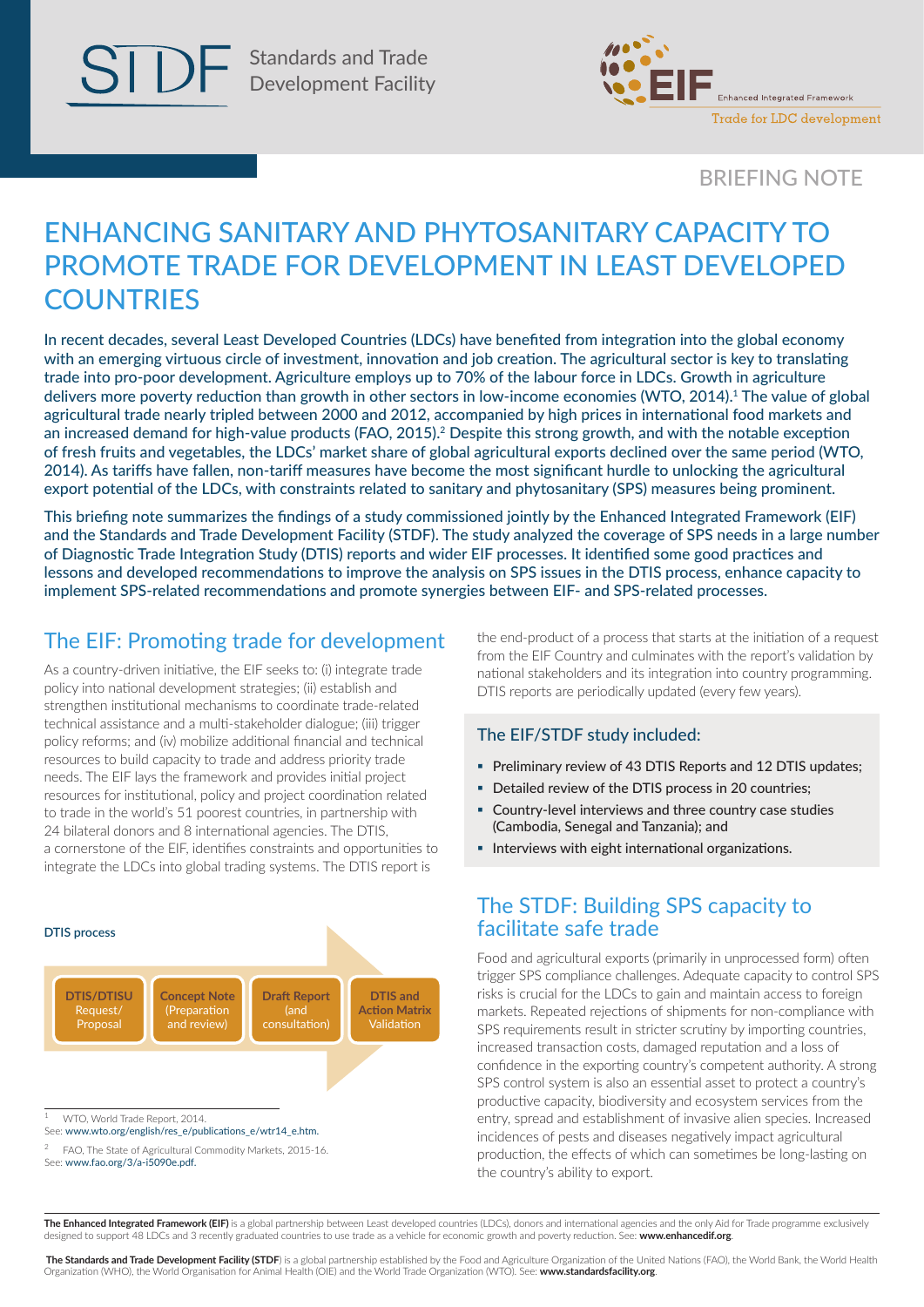Standards and Trade Development Facility

The STDF supports developing countries in building SPS capacity and gain and maintain market access. By bringing together the SPS expertise and skills of its founding partners<sup>3</sup> and other organizations, the Facility provides a unique platform for information exchange, identification of good practice and strengthening of collaboration in SPS capacity building. The STDF also provides support for project development and implementation, based on an appropriate assessment of SPSrelated capacity‑building needs. Applications are particularly encouraged from the LDCs. As a coordinating entity, the STDF has contributed to the review of DTIS reports and EIF-funded projects with SPS components.

## Findings and recommendations

#### SPS capacity: a public good

Building the capacity of veterinary services, plant health services and food safety agencies normally requires substantial investments. In addition to facilitating trade and boosting economic growth, enhancing SPS capacity is likely to have a number of other positive domestic spin-offs, including on agricultural productivity, environmental health, public health and food security. For instance, the consequence of disease can be difficult to bear, especially in developing countries, not only in terms of social impacts, but also in terms of the economic burden resulting from straining health care systems and lost working days. The starting point for capacity-building efforts should be to enable SPS authorities to effectively implement international standards. Making use of international standards increases the cost-effectiveness of SPS measures by reducing the need for costly risk assessments. Enhancing SPS capacity is also a global public good, since food safety and animal and plant health risks, as well as the benefits of risk control are increasingly interconnected across national boundaries.

While SPS compliance issues are referenced to some degree across almost all of the DTIS reports and updates reviewed, the study highlighted the need to address them in a more comprehensive and systematic manner. In particular, the study identified opportunities to strengthen the analysis on SPS compliance issues in the DTIS reports, to enhance the LDCs' capacity to implement SPS-related recommendations and to benefit from synergies between EIF‑ and SPS-related processes. It concluded that efforts to ensure adequate attention to SPS issues throughout the entire DTIS process would have far-reaching benefits for the country concerned.

Building on the lessons learned from the current practice in DTIS elaboration and the good practice identified in the study, key recommendations focus on the following aspects:

#### The cost of non-compliance

From 2002 to 2010, export losses associated with U.S. rejections of agri-food shipments across four sub-sectors (i.e. fisheries, fruits and vegetables, herbs and spices and nuts and edible seeds) were estimated at US\$715 million, averaging almost US\$80 million per year (UNIDO, 2015).<sup>4</sup>

#### Strengthen the analysis on SPS compliance issues in the DTIS report

**Make use of relevant SPS-related evaluations and explicitly refer to them in the DTIS report.** Prior evaluations of the country's SPS system, notably using the Phytosanitary Capacity Evaluation (PCE) tool of the International Plant Protection Convention (IPPC) and the Performance of Veterinary Services (PVS) pathway of the World Organisation for Animal Health (OIE), should be used to inform the DTIS analysis. Other SPS-related reports and studies may also be available (including via the STDF Virtual Library<sup>5</sup>) and should be consulted.

**Combine the horizontal and vertical analyses of SPS issues.** It is good practice to ensure that DTIS reports include a separate SPS chapter or section containing an in-depth analysis of issues related to SPS policy and institutional and regulatory frameworks, as well as critical gaps in capacity that may act as limiting factors to achieving policy objectives. It is also useful to address SPS constraints, wherever relevant, in other chapters, for instance focused on specific commodities, trade facilitation or private sector development. In some cases, using a value-chain approach can help to design concrete and targeted actions. The DTIS team can tap into existing knowledge on priority export sectors by reviewing relevant value-chain assessments, starting with the question: "does the product present an SPS risk?"

**Link SPS investments to economic and development impacts.** Investing in SPS capacity contributes to a range of benefits, including for agricultural productivity, trade and economic growth and poverty reduction. Putting quantifiable monetary figures on the expected impact of investments in SPS capacity is useful to benchmark SPS investments vis-à-vis other competing trade requirements. Similarly, estimating the financial costs of failing to implement international standards and meet SPS import requirements, for instance in terms of reduced trade due to export rejections or bans linked to SPS concerns, can serve to highlight the urgency and necessity of investing in SPS

<sup>5</sup> See: www.standardsfacility.org/library

The STDF's core founding partners are the Food and Agriculture Organization of the United Nations (FAO), the World Bank, the World Health Organization (WHO), the World Organisation for Animal Health (OIE) and the World Trade Organization (WTO).

<sup>4</sup> UNIDO, Trade Standards Compliance, 2015. See: [www.unido.org/fileadmin/user\\_](http://www.unido.org/fileadmin/user_media_upgrade/Resources/Publications/TCB_Resource_Guide/TSCR_2015_final.pdf) [media\\_upgrade/Resources/Publications/TCB\\_Resource\\_Guide/TSCR\\_2015\\_final.pdf](http://www.unido.org/fileadmin/user_media_upgrade/Resources/Publications/TCB_Resource_Guide/TSCR_2015_final.pdf)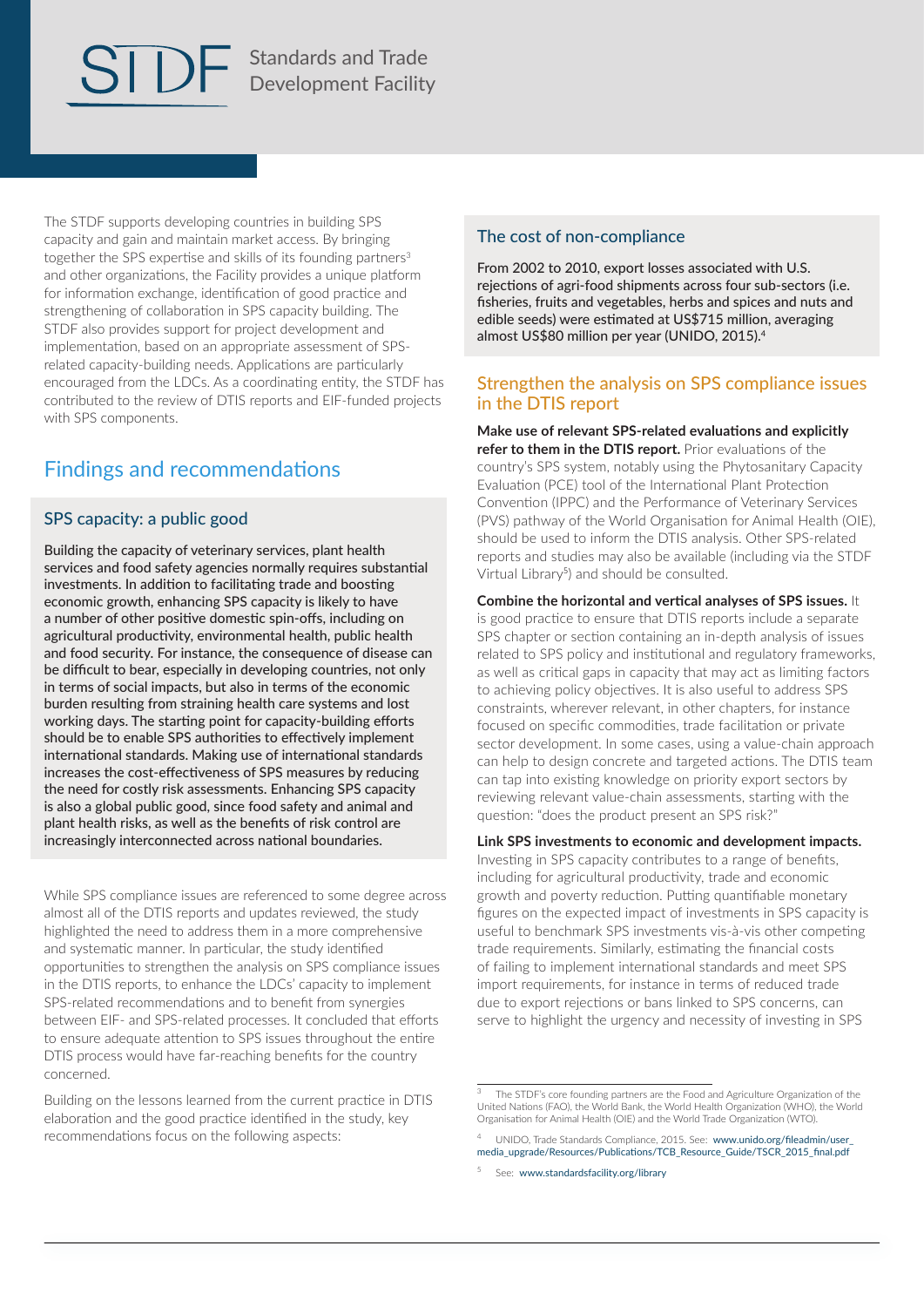

#### What is an SPS measure?

Any measure applied, within the territory of the Member, to:



**SPS measures include** all relevant laws, decrees, regulations, requirements and procedures including, inter alia, end product criteria; processes and production methods; testing, inspection, certification and approval procedures; quarantine treatments, including relevant requirements associated with the transport of animals or plants, or with the materials necessary for their survival during transport; provisions on relevant statistical methods, sampling procedures and methods of risk assessment; and packaging and labelling requirements directly related to food safety.

Source: Annex A, WTO Agreement on the Application of Sanitary and Phytosanitary Measures.

capacity. Recent STDF work on the use of economic analysis methodologies to support SPS capacity building and prioritization of SPS investment needs provides useful guidance.<sup>6</sup>

**Improve policy coherence.** The study identified important opportunities to better link SPS capacity needs and priorities identified in the DTIS report to national and regional agricultural, trade, development and investment policies and strategies. Strengthening SPS capacity is a public good that amongst others contributes to agricultural productivity, economic development and poverty reduction. SPS capacity constraints and opportunities in the DTIS report should be considered in the context of broader alignment with agriculture, development and trade strategies. Ensuring policy coherence is especially important at a time when many LDCs are pursuing an ongoing process of structural transformation linked to economic development.

#### **Consider opportunities to strengthen SPS capacity at a regional**

**level.** While DTIS reports pay increasing attention to market access opportunities offered by regional trade agreements, there could be more focus on options to strengthen SPS capacity at a regional level. Food safety, animal and plant health risks and the benefits of risk control are interconnected across national borders. Taking a

regional approach can help to identify cost-effective opportunities to pool resources and realize economies of scale (e.g. through a joint diagnosis, monitoring and control of risks related to food safety, animal and plant health or regional training facilities). It can further support policy coherence and strengthen linkages to other efforts to build SPS capacity, including those led by regional economic communities (e.g. Comprehensive Africa Agriculture Development Programme), as well as other issue-specific initiatives (e.g. Partnership for Aflatoxin Control in Africa).

**Actively engage SPS expertise during the DTIS process.** To fully understand SPS constraints and opportunities, it is essential to engage relevant public and private sector stakeholders with knowledge about SPS matters. This includes government authorities responsible for food safety, animal and plant health (including contact points for Codex, IPPC and OIE), as well as national standards bodies and SPS Enquiry Points. It is also important to consult representatives of the private sector to learn about their views on SPS constraints and opportunities (e.g. linked to particular value chains or export markets), as well as the feasibility and desirability of reforms. The study demonstrated a direct correlation between the presence of an SPS expert in the DTIS team and the robustness of the SPS analysis in the report.

See: [www.standardsfacility.org/economic-analysis](http://www.standardsfacility.org/economic-analysis) and

[www.standardsfacility.org/prioritizing-sps-investments-market-access-p-ima.](http://www.standardsfacility.org/prioritizing-sps-investments-market-access-p-ima)